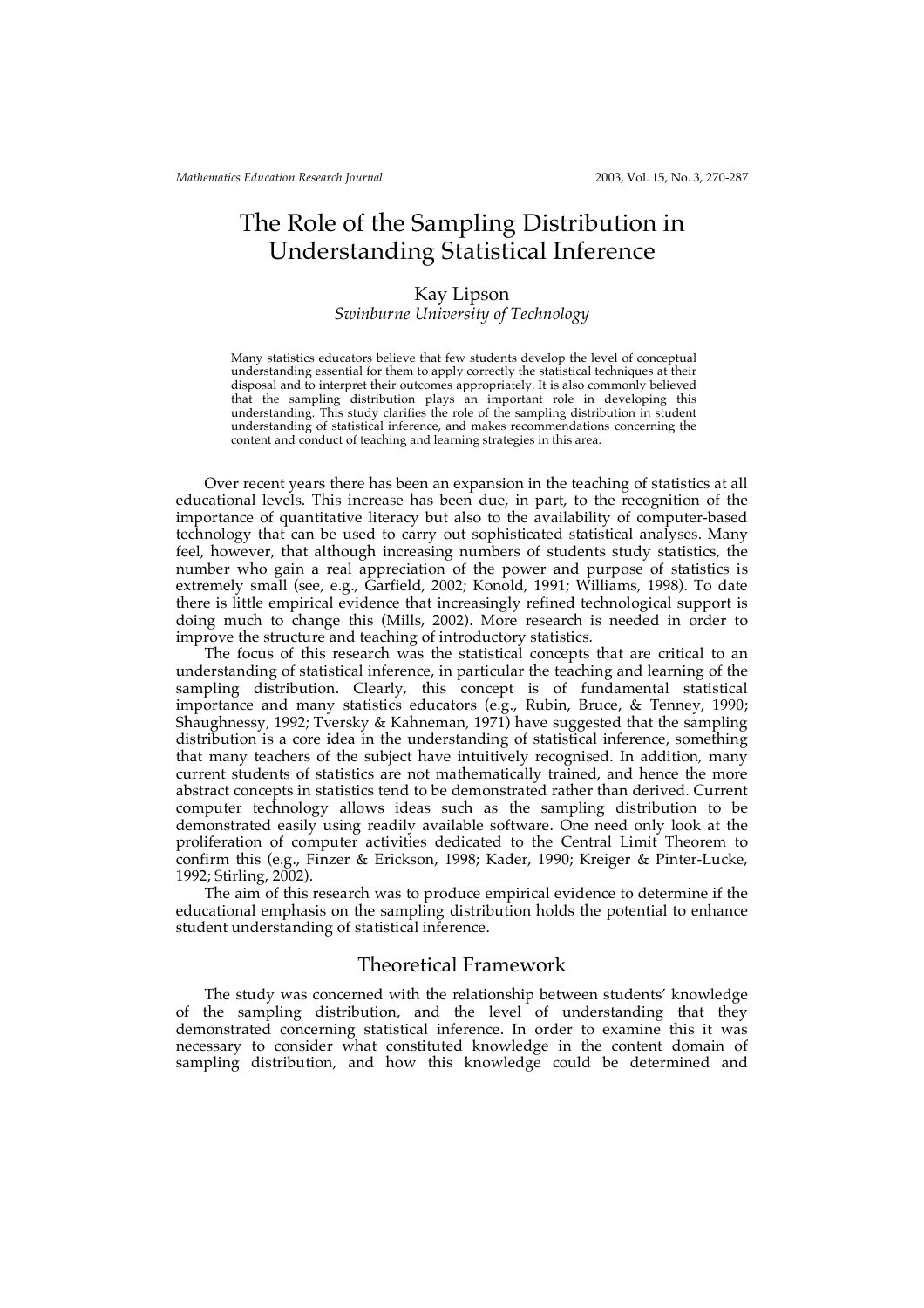evaluated. It was also necessary to propose a model for understanding, and determine how understanding of statistical inference would be measured.

# *Procedural and Conceptual Understanding, and Schemas*

It has been long recognised by many educators and researchers that often students are able to complete problems in statistics successfully but, at the same time, demonstrate no real understanding of the concepts inherent in these tasks (Garfield, 2002; Garfield & Ahlgren, 1988; Williams, 1998). In investigating this situation, particularly in relation to statistical inference, it is useful to differentiate between *procedural* and *conceptual* understanding. Procedural understanding describes a student's ability to carry out routine tasks successfully, whereas conceptual understanding implies that the student understands what is being done and why.

In order to think about levels of student understanding it helps to adopt a representation for the structure of knowledge. In this study learning was viewed from the constructivist position, where students are not regarded as passive receivers of information but rather as active constructors of highly personal mental structures called schema (see, e.g., Howard, 1983; Piaget, 1970). Marshall (1995) writes:

A distinctive feature of a schema is that when one piece of information associated with it is retrieved from memory, other pieces of information connected to the same schema are also activated and available for mental processing. (p. vii)

It makes sense, then, to think of the schema as a connected network of concepts. This model fits well with the role schemas play in the construction of knowledge.

Hiebert and Carpenter (1992) suggest a useful relationship between the form of the cognitive structure and the level of understanding that is evidenced by the student. They suggest:

Conceptual knowledge is equated with connected networks … A unit of conceptual knowledge is not stored as an isolated piece of information; it is conceptual knowledge only if it is part of a network. On the other hand, we define procedural knowledge as a sequence of actions. The minimal connections needed to create internal representations of a procedure are connections between succeeding actions in the procedure. (p. 78)

This relationship between level of understanding and the form and complexity of a student's schema gives a theoretical justification for evaluation of the student's understanding based on an analysis of the relevant schema. In order to undertake this analysis, however, it is necessary to propose a model of a schema that could be considered to represent conceptual understanding in the relevant content domain, in this case statistical inference, including the sub-domain of interest, the sampling distribution.

# *Analysis of the Content Domain using Concept Maps*

Because it is impossible to observe an individual's schema directly, hypotheses are required about the structure of schemas appropriate for particular statistical tasks. It is necessary to look carefully at the content of the task in order to ascertain the knowledge required to carry out that task successfully. To investigate the important concepts in statistical inference an analysis of the underlying knowledge and the way in which each of the component ideas relates to the others is crucial.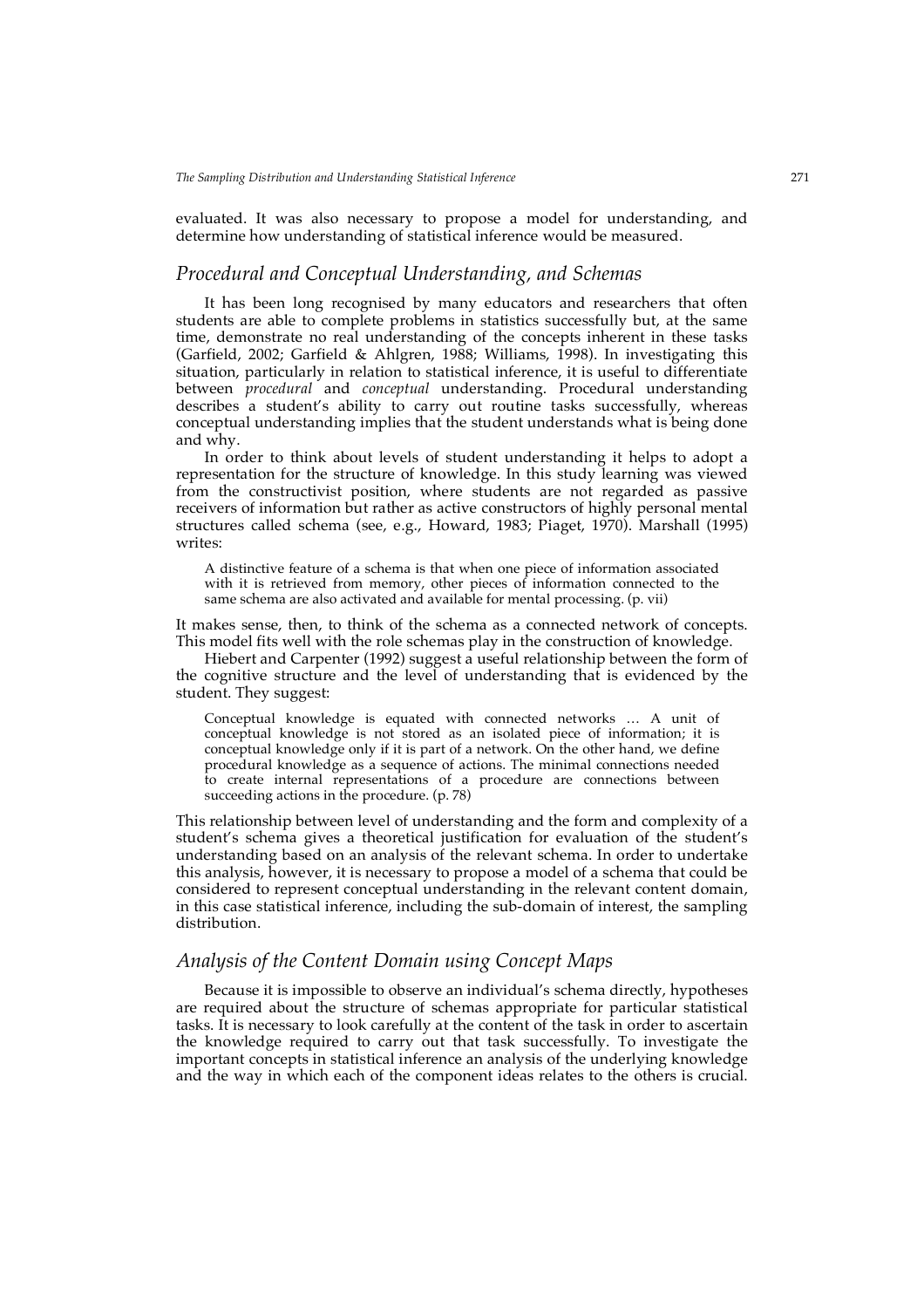This enables identification of the desirable features of a schema that will support both procedural and conceptual understanding in statistical inference.

A useful tool for doing this analysis is the concept map, a technique developed by Novak and Gowin (1984) and used for the purpose of content analysis by some educators (e.g., Jonassen, Beissner, & Yacci, 1993; Starr & Krajcik, 1990). Concept maps constitute a method for externalising the knowledge structure in a particular content domain. They are two-dimensional diagrams in which relationships among concepts are made explicit. When two or more concepts are linked together with a label then this forms a *proposition*, the formation of which is taken to indicate recognition of that aspect of the concept. According to Novak (1990), "the meaning of any concept for a person would be represented by all of the propositional linkages the person could construct for that concept" (p. 29).

Constructing a concept map requires one to identify important concepts concerned with the topic, rank these hierarchically, order them logically, and recognise relationships where they occur. In this research the concept map was used to analyse the content domain of statistical inference, making explicit the concepts and relationships between concepts that are fundamental to developing understanding in this topic, in particular sampling distribution.

In order to study and evaluate the students' schemas an external representation of that mental structure was necessary. Once again, the concept map provides a method for obtaining external representations of an individual's schema. Concept maps have been used in educational research to facilitate the study of the students' schemas before and after instruction (Novak, 1990), and as an assessment tool to give insight into students' understanding (Schau & Mattern, 1997; Shavelson, 1993). By directing students to construct concept maps for various components of the course the researchers could gain insight into the relevant student schemas.

### *Measuring Procedural and Conceptual Understanding*

Since this research was concerned with the development of procedural and conceptual understanding in introductory statistical inference, it was necessary to determine a measure of conceptual understanding and a measure of procedural understanding for each participant. Since procedural understanding is a common focus of many tasks assessing statistical understanding, there existed a variety of tasks that could be used to measure procedural understanding. For conceptual understanding, however, few tasks were available that had been trialed and validated, and that covered the content domain under investigation. For this study such instruments needed to be developed.

From an analysis of what it means to know and understand mathematics Putnam, Lampert, and Peterson (1990) proposed that there are five key themes underpinning mathematical understanding. These are: *Understanding as Representation, Understanding as Knowledge Structure, Understanding as Connections between Types of Knowledge, Understanding as the Active Construction of Knowledge,* and *Understanding as Situated Cognition*. These themes were taken by Nitko and Lane (1990) and related to the development and measurement of understanding in statistics. Their framework was further developed by the researcher (Lipson, 2000) to develop a range of tasks to assess aspects of either procedural or conceptual understanding in the particular knowledge domain of introductory statistical inference, as shown in Table 1.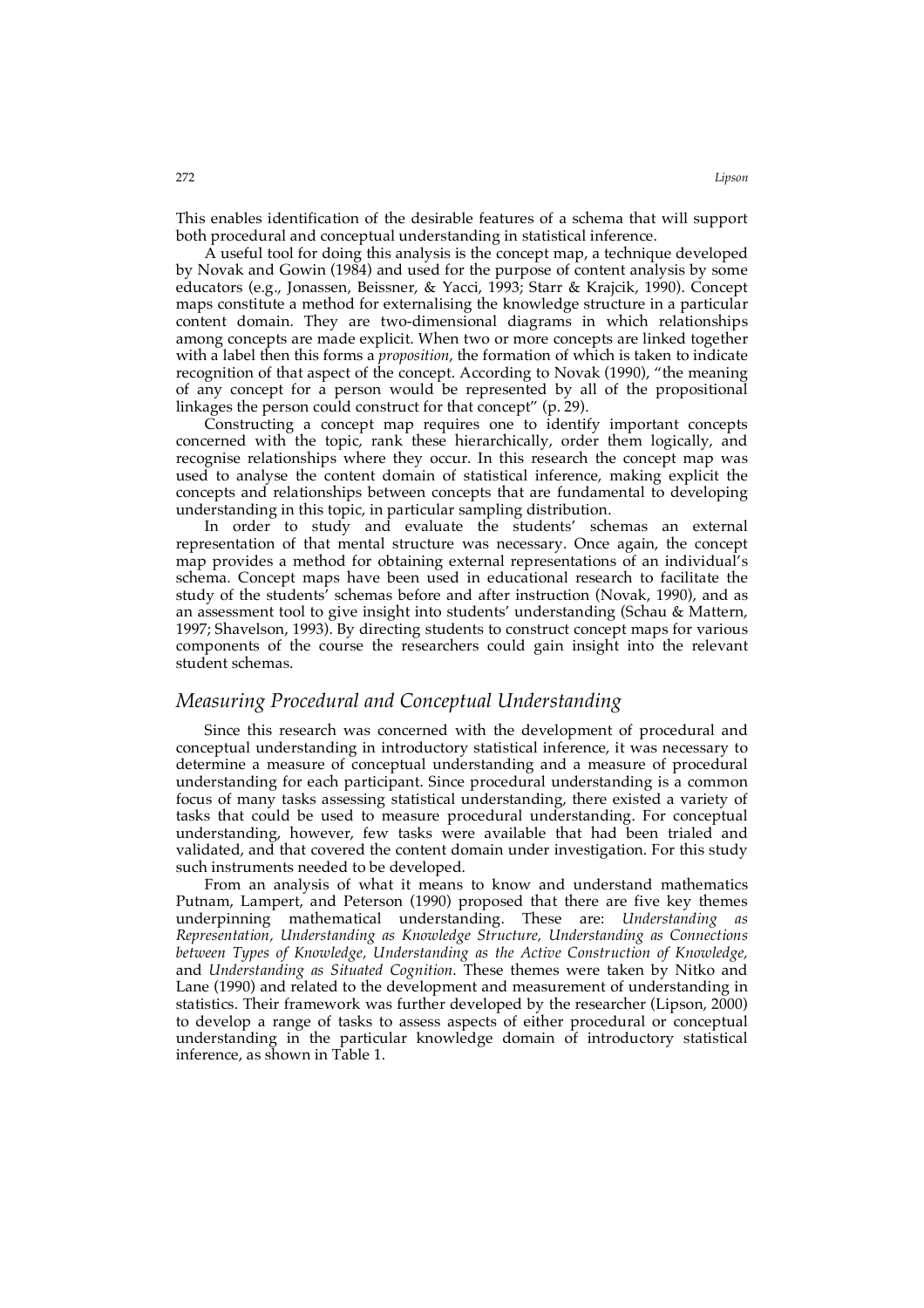*The Sampling Distribution and Understanding Statistical Inference* 273

#### Table 1

*Framework for Developing Tasks to Measure Understanding of Statistical Inference*

| Key theme                                                     | Related assessment tasks                                                                                                                                                                                                             |
|---------------------------------------------------------------|--------------------------------------------------------------------------------------------------------------------------------------------------------------------------------------------------------------------------------------|
| Understanding as<br>Representation                            | Tasks involve application of standard notation,<br>representation, and algorithms to solve statistical<br>problems. This would include standard<br>applications of the <i>t</i> -test or chi-square test for<br>example.             |
| Understanding as<br>Knowledge Structure                       | Tasks give insight into the knowledge structures of<br>students; that is, tasks demonstrate that the student<br>has made a connection between concepts, as<br>demonstrated by hypothesis testing and use of<br>confidence intervals. |
| Understanding as<br>Connections between Types<br>of Knowledge | Tasks require students to integrate formal<br>knowledge with informal knowledge developed<br>outside the class. This would include tasks<br>requiring the interpretation of statistical concepts.                                    |
| Understanding as the Active<br>Construction of Knowledge      | Tasks enable the teacher to monitor the<br>development of knowledge over time, such as the<br>creation of concept maps.                                                                                                              |
| Understanding as Situated<br>Cognition                        | Tasks require students to apply their knowledge in<br>a variety of contexts, different from those<br>previously seen and discussed in the classroom.                                                                                 |

In this study, tasks that were developed within the classification of Understanding as Representation were considered to measure procedural understanding, as they refer to applications of standard procedures. Tasks that were developed under the other four key themes of understanding were considered to contribute to the measurement of conceptual understanding, as they required the students to have an holistic view of the processes that underlie statistical inference, their purpose, and relationships. Using this framework as a guide, known work on assessment at this time was expanded and supplemented by the researcher to give a set of tasks that covered the suggested range of aspects of understanding over the full content domain.

#### *Research Hypotheses*

This study was concerned with the relationship between students' knowledge of the sampling distribution, evidenced by analysis of their concept maps, and the levels of procedural and conceptual understanding that they demonstrated concerning introductory statistical inference, measured by the tasks developed using the framework in Table 1. The research hypotheses can thus be stated as follows:

1. Those students whose schema for sampling distribution demonstrated links to the sampling process and whose schema for statistical inference included links to the sampling distribution, would demonstrate the highest levels of conceptual understanding of introductory statistical inference.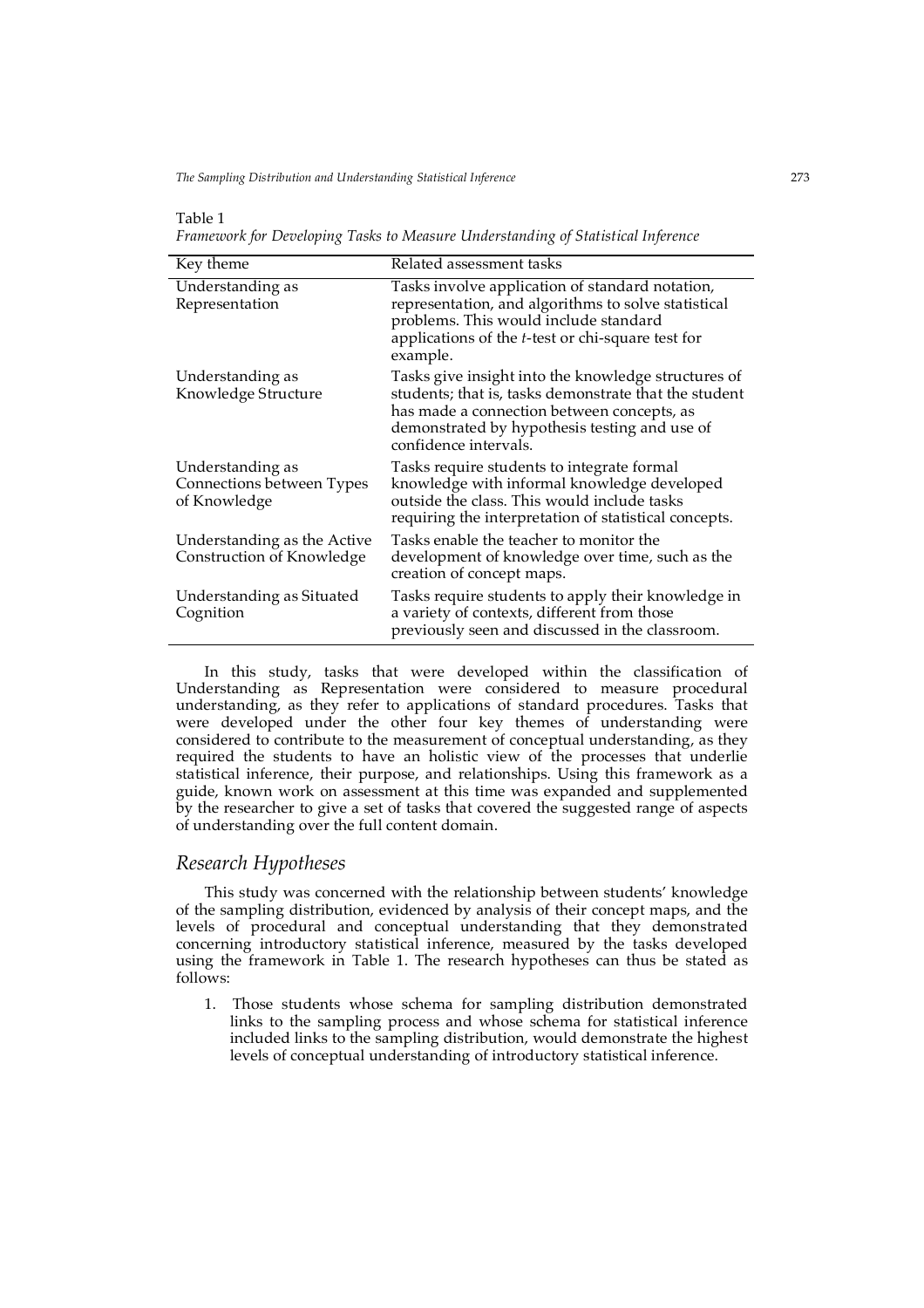2. The level of procedural understanding demonstrated by students would not necessarily be related to the content and form of their schemas for sampling distribution and statistical inference.

### Method

# *The Setting of the Study*

The study was conducted at an Australian university. The 23 mature-age students were undertaking graduate studies in either Social or Health Statistics. They were generally graduates from other disciplines, such as Business or Nursing, who had determined that knowledge of statistics would be helpful for them in their future careers. The study took place during the conduct of a subject called *An Introduction to Statistics* which was taught over a 13 week semester, and classes were held one evening a week for 3.5 hours. All data for the study were collected during the final 6 weeks of the course, and in the examination held one week after the end of the course.

#### *Content Domain Analysis*

In order to provide a benchmark for the evaluation of the student concept maps, the researcher and a colleague—both content experts in the area of introductory statistical inference—constructed a series of concept maps, for the sampling distribution, hypothesis testing, estimation, and statistical inference. These maps were first constructed by each of the experts individually and then, by a process of negotiation, common maps were agreed upon. These were termed the *expert* maps. From these expert maps, certain key propositions could be identified, which summarised both the knowledge domain and the connections between aspects of knowledge, and which characterised a connected schema. The expert concept map for the sampling distribution is shown in Figure 1 and the propositions identified from this are given in Table 2. Propositions are identified from the concept map by taking each pair of concepts together with the linking words and forming a statement.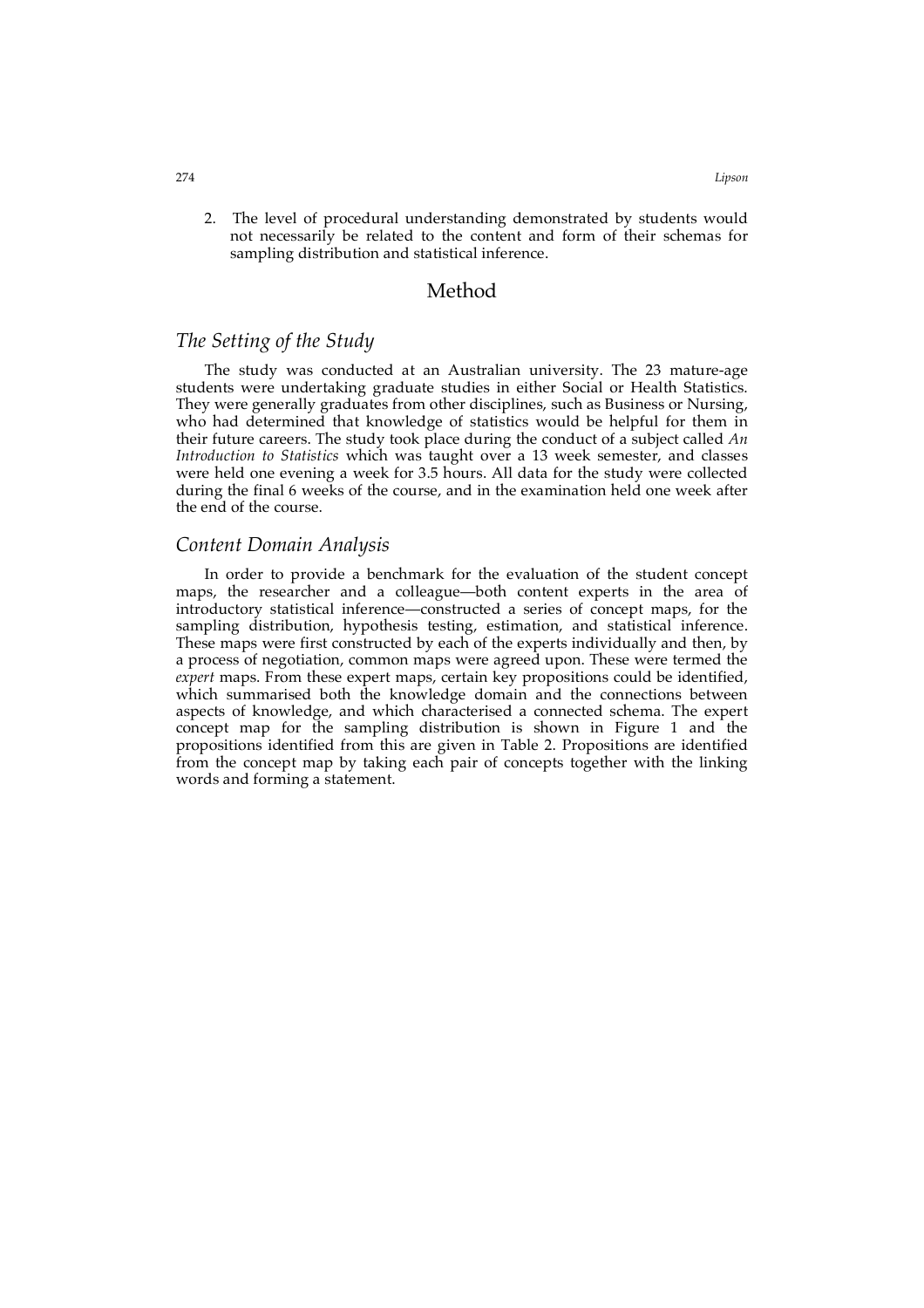*The Sampling Distribution and Understanding Statistical Inference* 275



*Figure 1.* Expert concept map for sampling distribution.

#### Table 2

*Key Propositions Identified in the Expert Concept Map for Sampling Distribution*

| Propositions |
|--------------|
|              |

Samples are selected from populations.

Populations (distributions) are described by parameters.

Parameters are constant in value.

Samples are described by statistics.

Statistics are variable quantities.

The distribution of a sample statistics is known as a sampling distribution.

The sampling distribution of the sample statistic is approximately normal.

The sampling distribution of the sample statistic is characterised by shape, centre, spread.

The spread of the sampling distribution is related to the sample size.

The sampling distribution is centred at the population parameter.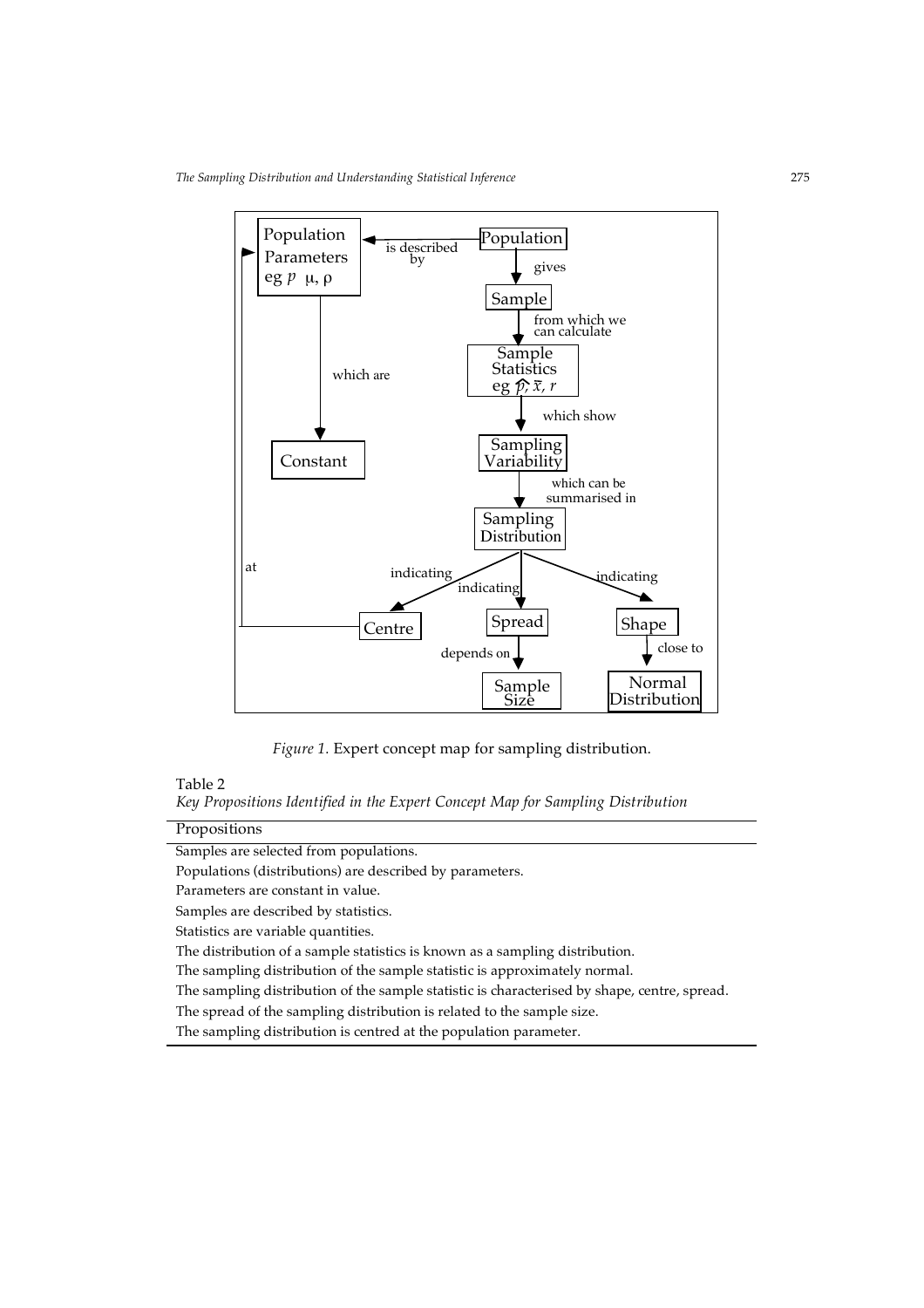# *Analysis of Student Schema Development*

Previous research (Jonasson, Beissner, & Yacci, 1993) has shown that, as students learn, the schema they create becomes closer in structure to those of their instructors, and thus that the students' knowledge structure can be evaluated by comparing the students' concept maps with the expert maps. During this study the students were asked to prepare concept maps for the following topics, approximately one map each week until the final session of the course.

- 1. The sampling distribution of the sample proportion.
- 2. The sampling distribution of the sample mean.
- 3. The sampling distribution (general).
- 4. Hypothesis testing.
- 5. Estimation.
- 6. Statistical inference.

In order to facilitate the mapping process, the students were provided with a list of the key terms that had been derived from the expert maps, and then the students were asked to use these terms in the constructions of their own maps. Students were advised that the terms listed were only suggested, and any could be omitted or others added as required. The list of terms used as a starting point for each of these maps is given in Appendix 1. The purpose of the concept mapping exercises was to document the students' schemas at particular points in time. The author could identify from the maps the propositions formed by relating the terms given and then evaluate the student maps by comparison with the expert maps. This comparison was carried out not only in terms of both the number and type of propositions present, but also in terms of the links between various propositions. From a qualitative analysis of the propositions evidenced by the series of six concept maps prepared by the students over the period of the study students were categorised into groups by the relative closeness of their association to the expert maps described in the previous section and by change over time. Of importance was not merely the number of propositions included, but which ones they were. More details about this process have been reported elsewhere (Lipson, 2002).

# *Measures of Procedural and Conceptual Understanding*

Several tasks were used to measure procedural and conceptual understanding. Some were based on the *Statistical Reasoning Assessment* instrument developed to assess conceptual understanding in probability and statistics by Konold and Garfield (1993). This series of multiple choice questions built on earlier work of Konold and others (Falk, 1993; Kahneman & Tversky, 1972; Konold, 1991). The tasks used in the study were designed to measure procedural and conceptual understanding in statistical inference, over the relevant content domain. To ensure all content areas were covered, there were seven tasks pertaining to the measurement of procedural understanding, each one concerned with a different sub-section of the content domain. Example 1, shown in Figure 2, a routine problem concerned with the measuring the students' ability to carry out a standard *t*-test from first principles, is an example of such a task.

Four tasks were used to measure conceptual understanding. Examples of three of these tasks, classified according to the framework of Nitko and Lane (1990), are given in Examples 2, 3, and 4 in Figures 2 and 3. Adapted from the *Statistical Reasoning Test* (Konold & Garfield, 1993), based on earlier work of Kahneman and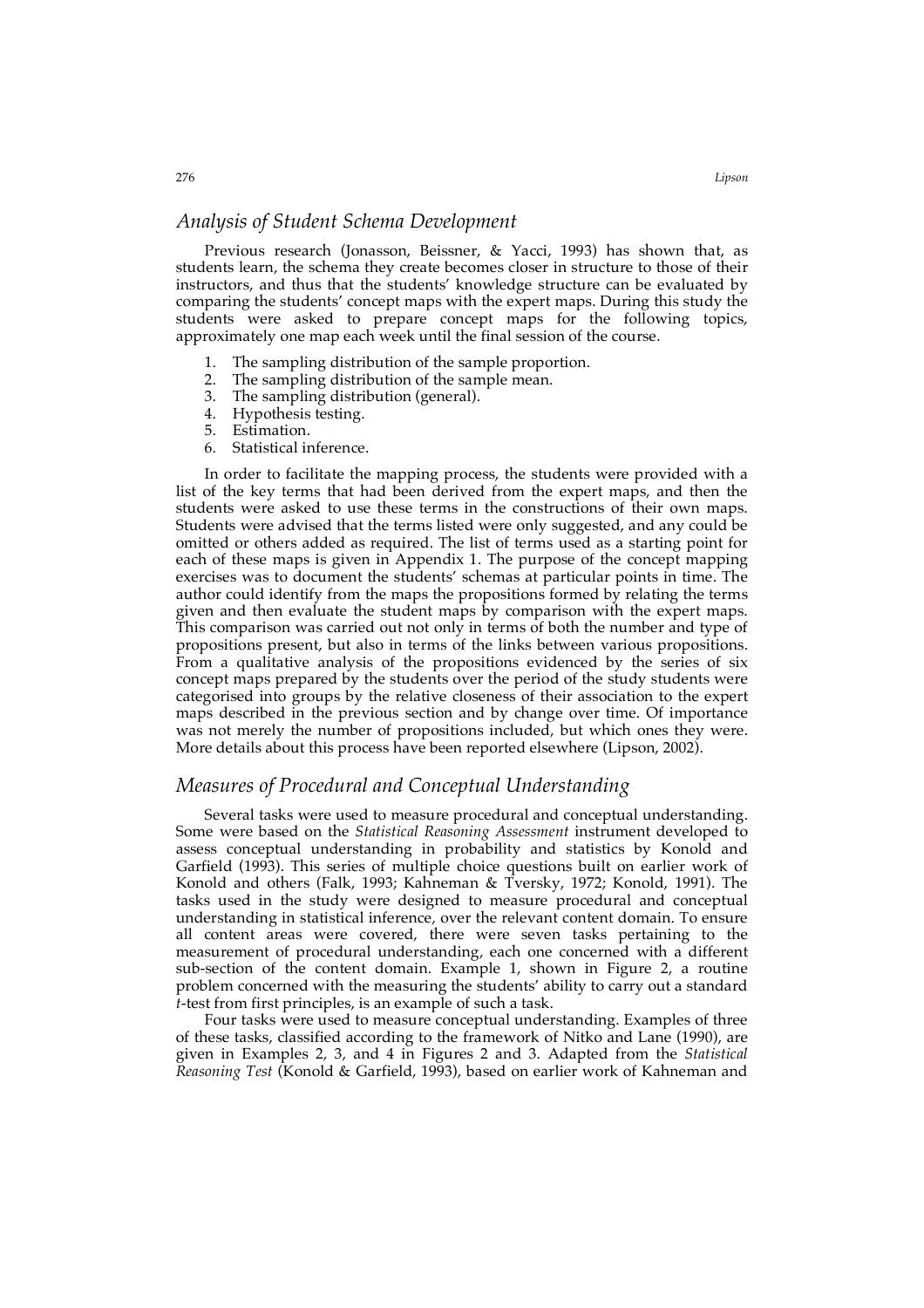Tversky (1972), Example 2 was classified as Understanding as Connections between Types of Knowledge. Tversky and Kahneman (1972) found that 56% of undergraduate students incorrectly gave the answer C, suggesting that the majority of students believe that the variability of the sampling distribution is independent of the sample size. Obtaining the correct answer, B, implies that the student appreciates that the variability in the sampling distribution of the sample proportion is larger when the sample size is smaller. Response A indicates that the variability of the sampling distribution of the sample proportion is seen to increase with the sample size.

| Example 1 (Procedural knowledge) |  |  |  |
|----------------------------------|--|--|--|
|----------------------------------|--|--|--|

According to a Census held in 1956, the mean number of residents per household in an inner suburb, Richthorn, was 3.6. In 1995, a student randomly sampled 11 households from the suburb and recorded the number of residents in each with the following results

2 2 5 1 1 3 4 2 4 3 1 Can the student conclude that the mean number of residents per household in Richthorn has decreased since the 1956 Census?

Example 2 (Conceptual knowledge)

Half of all newborn babies are girls and half are boys. Hospital A records an average of 50 births a day. Hospital B records an average of 10 births a day. On a particular day which hospital is more likely to records 80% or more female births?

A Hospital A (with 50 births a day).

B Hospital B (with 10 births a day).

C The two hospitals are equally likely to record such an event.

Example 3 (Conceptual knowledge)

A radio station claims to its advertisers that 20% of 18–25 year olds listen to this station between 6.00 pm and mid-night on weeknights. A market research company carries out independent research on behalf of an advertiser and finds that only 15% of their sample of 18–25 year olds listen to the radio station in this time period. The advertiser concludes that the radio station is misleading them. What do you think? Try to include all the relevant reasons for your answer.

> *Figure 2.* Examples of tasks used to assess procedural and conceptual understanding (see also Figure 3).

Example 3 (Figure 2) was classified as Understanding as Situated Cognition and was designed to ascertain which of the relevant statistical schema are activated when the students are asked to consider a real world context. The question was quite intentionally open ended, and contained insufficient information for an exact answer to be obtained using a standard algorithm.

Example 4 (Figure 3) was designed to elucidate further the students' conceptual understanding of statistical inference, by requiring them to interpret the (procedural) steps in the hypothesis test in their own language. By linking the formal notation and algorithms with which they were familiar with informal knowledge that can be understood by most people without specialist statistical training, students could demonstrate Understanding as Connections between Types of Knowledge*,* an aspect of conceptual understanding.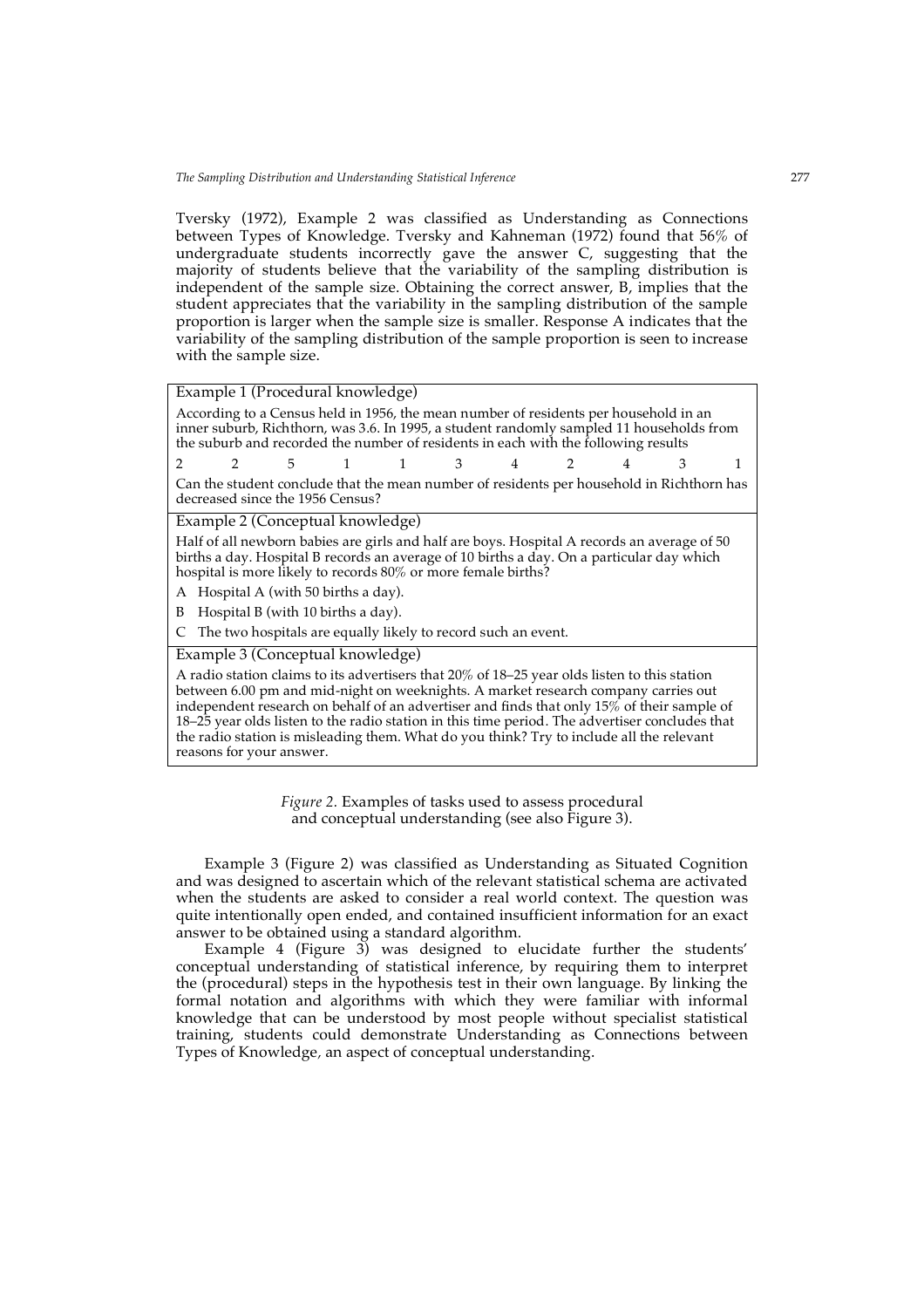#### Example 4 (Conceptual knowledge)

As a part of your research, you are investigating the relationship between the intelligence of a child and the intelligence of his or her mother. To this end, you administer intelligence tests to the mother and eldest child of a randomly selected sample of 30 families. A scatterplot of the data obtained indicated the presence of a moderate linear relationship between the intelligence test score of the mothers and their children and the value of Pearson's r was found to be  $r = 0.5135$ . You carry out a hypothesis test as shown below and conclude that the data you have supports your long held contention that there is a relationship between the intelligence of children and the intelligence of their mother in the general population.

A friend, who is very interested in your research, but who understands little about statistics, asks you to explain to him how you have come to this conclusion. He is happy that there is a relationship between the mother's and the eldest child's intelligence in the sample, but can't understand how you can generalise your result to include mothers and eldest children in general. You explain that this is the purpose of the hypothesis test you performed.

In the space provided in the table give a brief explanation of each step in the hypothesis test that you have carried out, so that your statistically illiterate friend is able to understand what you have done and how you were able to draw your conclusion. You can assume that your sample is properly representative of the general population.

| Steps in your hypothesis test                                                                                                                                                                             | Explanation |  |
|-----------------------------------------------------------------------------------------------------------------------------------------------------------------------------------------------------------|-------------|--|
| <b>Hypotheses:</b> H <sub>0</sub> : $\rho = 0$ , H <sub>1</sub> : $\rho \neq 0$                                                                                                                           |             |  |
| Significance level: $\alpha = 0.05$                                                                                                                                                                       |             |  |
| <b>Test statistic:</b> $r = 0.5135$ for $n = 30$ pairs of data values                                                                                                                                     |             |  |
| <b>P-value:</b> P-value = $2 \times P(r > 0.5) = 2 \times 0.0025 = 0.005$ or $0.5\%$                                                                                                                      |             |  |
| <b>Decision &amp; conclusion:</b> As $p < 0.05$ , reject H <sub>0</sub> and conclude that<br>there is a relationship between the intelligence of children and<br>their mothers in the general population. |             |  |

*Figure 3*. Additional example of a task used to assess conceptual understanding (see also Figure 2).

A compete description of all tasks used, their rationale, and interpretation, can be found in Lipson (2000). In order to determine if the tasks developed did actually measure the separate underlying constructs of procedural and conceptual understanding, factor analysis was used. An exploratory factor analysis using principle components extraction and an oblimin rotation resulted in resolution into two factors. The rotated factor loadings with variables sorted into factors and factor loadings less than 0.1 suppressed is shown in Table 3.

The factor matrix showed simple structure, and the resultant factors were clearly identifiable as measures of procedural understanding (Factor 1) and conceptual understanding (Factor 2). The correlation between Factor 1 and Factor 2 was 0.254, indicating a weak positive relationship between the two factors, due perhaps to a general underlying ability factor. This analysis provided empirical validation for the measurement process used in the study.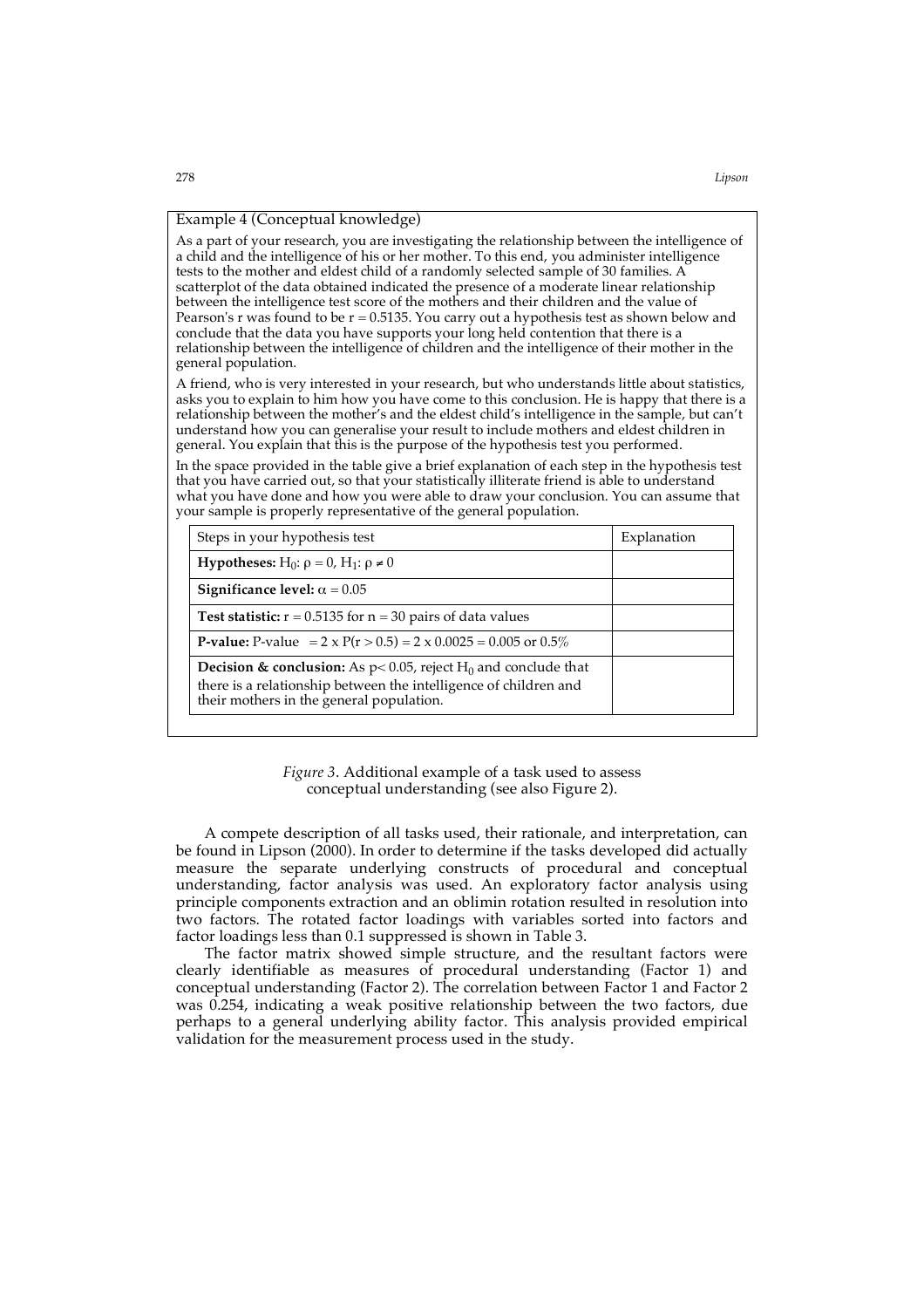#### Table 3

*Rotated Factor Loadings for Tasks Used in the Study*

| Items                    | Factor 1   | Factor 2   |
|--------------------------|------------|------------|
|                          | Procedural | Conceptual |
| Procedural 1 (Example 1) | 0.981      |            |
| Procedural 2             | 0.944      |            |
| Procedural 3             | 0.936      | $-0.218$   |
| Procedural 4             | 0.885      |            |
| Procedural 5             | 0.833      |            |
| Procedural 6             | 0.797      | 0.188      |
| Procedural 7             | 0.718      |            |
| Conceptual 1 (Example 4) |            | 0.828      |
| Conceptual 2 (Example 3) |            | 0.776      |
| Conceptual 3 (Example 2) | $-0.111$   | 0.555      |
| Conceptual 4             | 0.221      | 0.524      |

Note: Factor loadings less than 0.1 have been suppressed.

At the end of the course the students completed these procedural and conceptual tasks as a component of their final examination. At this time they also constructed the final of the six concept maps, that for *statistical inference*. Factor scores were generated for each student on the measures procedural understanding and conceptual understanding, using the coefficients obtained from the factor analysis.

In order to address the research hypotheses the researcher documented and evaluated the schema development of each student with regard to sampling distribution and the links the student constructed and maintained between sampling distribution and statistical inference. This enabled the students to be divided into groups on the basis of their knowledge of sampling distribution. The mean scores for conceptual understanding and the mean scores for procedural understanding were then compared across the groups, using analysis of variance.

# Results

# *Classification of Students by Schema Development*

The concept maps showed that for some students the sampling distribution has no place in statistical inference, and was absent entirely from their concept maps, whereas other students included the sampling distribution but did not link it to inference in a meaningful way. From the analysis of the set of six concept maps prepared by each student it was possible to document the conceptual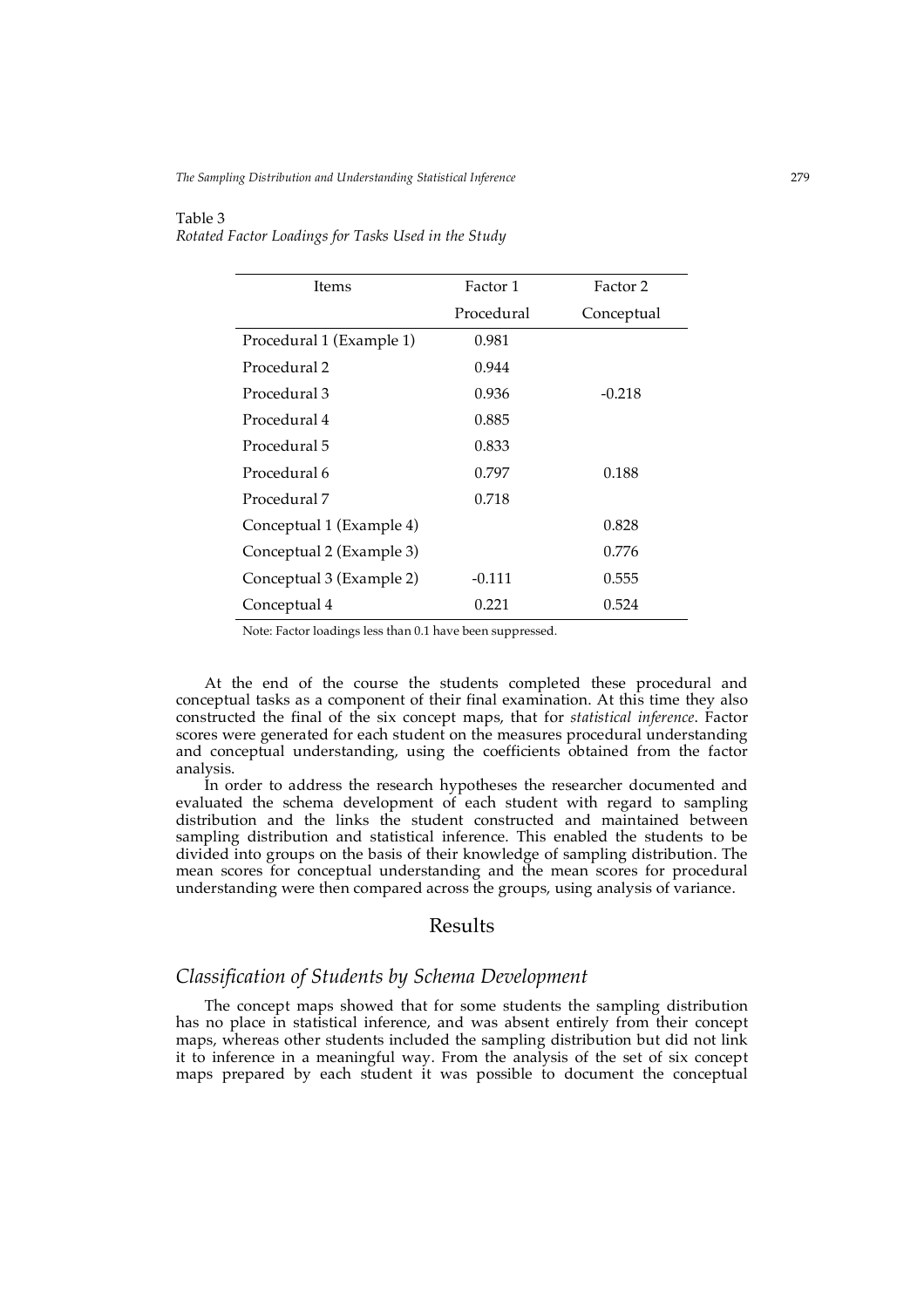development of the student in the domain of introductory inference over a period of time. On this basis each student was allocated into one of three broad categories. These were:

- Group 1: Students whose schemas showed evidence of the development of the concept of sampling distribution and its integration into their schema for statistical inference (7 students).
- Group 2: Students whose schemas showed evidence of the development of the concept of sampling distribution but did not integrate this into their schema for statistical inference (10 students).
- Group 3: Students who did not show evidence of the development of the concept of sampling distribution (6 students).

The concept maps for sampling distribution (Map 3 in the series of maps completed) for one student from Group 1, and for one student from Group 3, are shown in Figure 4.



*Figure 4.* Concept maps for sampling distribution for one Group 1 student (left) and one Group 3 student (right).

The concept map prepared here by the Group 1 student is clearly structured showing the sampling distribution correctly as describing the sample statistic, and with the influence of sample size on the spread of the distribution clearly noted. This map included six of the ten propositions identified from the expert map. From the concept map prepared by the Group 3 student it can be seen that, although this map included four of the ten propositions identified in the expert map and the term *sample distribution* is used (correctly) to describe the distribution of the sample, the term *sampling distribution* has not been included, even though this was given as the subject of the map. Thus there is no evidence here for the formation of a schema in which sampling distribution is recognised as the distribution of the sample statistic.

# *The Relationship between Students' Conceptual Structures and Understanding*

The means and standard deviations of the factor scores for each of the three groups are given in Table 4. The factor scores are standardised so that each variable has a mean of 0 and a standard deviation of 1. The data in Table 4 enable comparisons to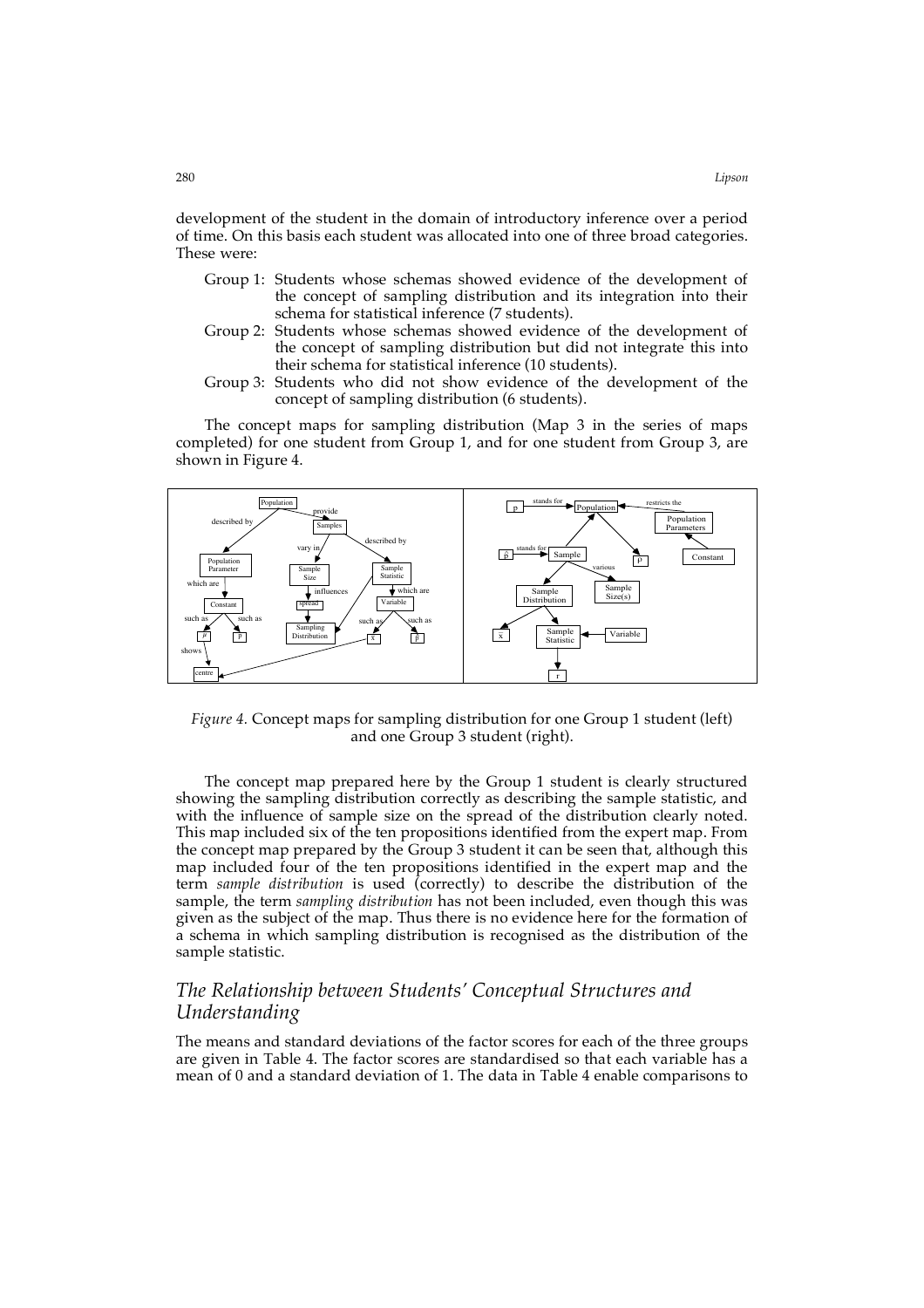be made among the three groups for the measures of procedural and conceptual understanding. For conceptual understanding it can be seen that the mean score for students in Group 1 ( $\dot{M}$  = 0.838) was higher than that for Group 2 ( $M$  = -0.007), which was in turn higher than that for  $\tilde{G}$ roup 3 ( $M = -0.966$ ). The variation in scores was small for the Group 1 students compared to Group 2 and 3 students, although there was no statistically significant difference between the variances, which is to be expected with such small sample sizes. A one-way Analysis of Variance revealed that there was a significant difference in the scores for conceptual understanding between the three groups  $(F(2,20) = 9.142, p = 0.002, \eta^2 =$ 0.477). Further comparison of the mean scores showed that, as suggested in hypothesis 1, the mean score for conceptual understanding in Group 1 was significantly higher than that for Group 2 ( $t(20) = 2.259$ ,  $p = 0.018$ ), and that the mean score for conceptual understanding in Group 2 was significantly higher than that for Group 3 ( $t(20) = 2.451$ ,  $p = 0.012$ ).



*Summary statistics for factor scores for Procedural and Conceptual Understanding for each group*

| Group |                                                                           |    | Procedural<br>understanding |       | Conceptual<br>understanding |       |
|-------|---------------------------------------------------------------------------|----|-----------------------------|-------|-----------------------------|-------|
|       |                                                                           | N  | М                           | SD    | М                           | SD.   |
|       | Sampling distribution<br>concept developed and<br>linked to inference     | 7  | 0.384                       | 0.205 | 0.838                       | 0.968 |
|       | Sampling distribution<br>concept developed but not<br>linked to inference | 10 | 0.004                       | 1.010 | $-0.007$                    | 0.589 |
| 3     | Sampling distribution<br>concept not well developed                       | 6  | $-0.455$                    | 1.311 | $-0.966$                    | 0.741 |

From Table 4 it can also be seen that with regard to procedural understanding, in this sample Group 1 students scored higher on average  $(M = 0.384)$  than students in Group 2 ( $\dot{M}$  = 0.004), who in turn scored higher than students in Group 3 (*M* = -0.455), but these differences are quite small. As suggested in hypothesis 2, there was no significant difference in the mean scores for procedural understanding between the groups,  $(F(2,20) = 1.154, p = 0.336)$ . Given the size of the study, however, it is not possible to reach a conclusion about the relationship between the role of the sampling distribution in the student's conceptual structure and the level of procedural understanding shown. It appears, though, that the relationship between the student's conceptual structure and the level of conceptual understanding is stronger than the relationship between the student's conceptual structure and level of procedural understanding, at least in this group of students.

The weak positive correlation  $(r = 0.254)$  between the measures of procedural understanding and conceptual understanding for these students also confirms that high scores in conceptual understanding are not necessarily associated with high scores in procedural understanding, and vice-versa. For example, the student with the highest conceptual understanding score ranked only eleventh on procedural understanding, whilst the student who ranked twenty-second on conceptual understanding ranked seventh on procedural understanding.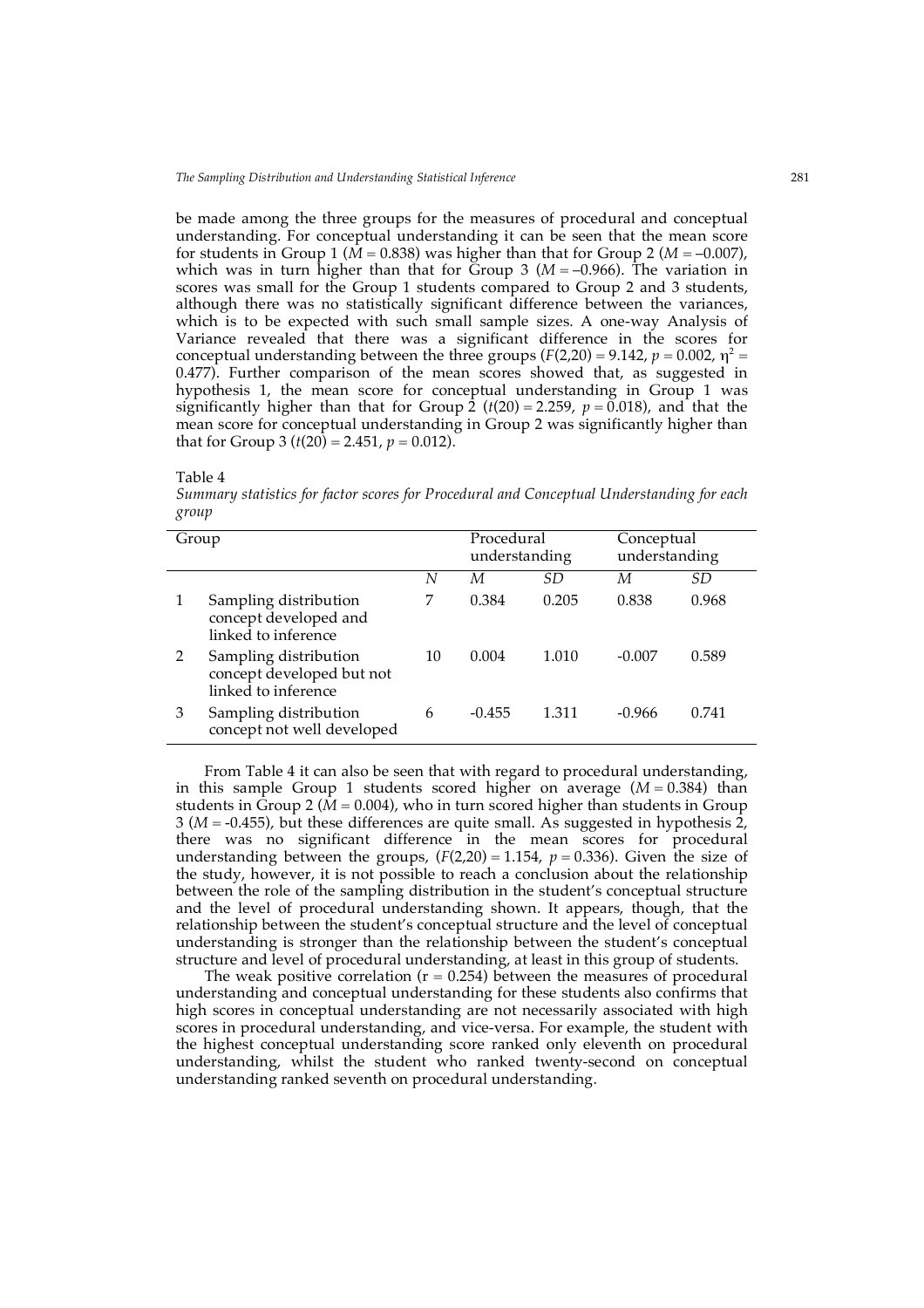In conclusion, the research hypothesis concerning the role of the sampling distribution in the students' conceptual structure and the level of conceptual understanding exhibited, has been supported by these analyses, to some extent at least. The results have shown that there is a statistically significant difference in the levels of conceptual understanding demonstrated by the students when they are categorised into groups on the basis of the knowledge structure they exhibit regarding sampling distribution. An effect size of 0.477 indicates that these differences can be considered as quite large.

#### **Discussion**

This study has provided some empirical evidence supporting the long-held contention that knowledge of the sampling distribution is associated with the development of conceptual understanding in statistical inference. It has also confirmed the belief, held by many statistics educators, that conceptual understanding does not necessarily develop in the same way as procedural understanding in statistical inference.

There are a number of implications for the teaching of statistics that arise from this research. In particular the study has implications for the teaching of the sampling distribution, and for the assessment of students' understanding of introductory inference.

# *Developing Understanding of the Sampling Distribution*

This research has shown that knowledge of the sampling distribution and integration of this knowledge with the concepts and practise of statistical inference as measured by an analysis of concept maps is associated with higher levels of conceptual understanding of introductory statistical inference as measured by specific problem-based tasks. Typically, introductory courses in statistics include a study of descriptive statistics, introducing methods of describing, displaying, and summarising realisations of a variable based on a sample (e.g., Moore & McCabe, 1999). The distribution of the variable in the population is also usually discussed, generally in relation to a probability distribution. For many students, and their teachers, the distribution of the population is seen as the 'true' distribution whereas the sample distribution is seen as a particular case of the theoretical population distribution. Often in texts dealing with empirical distributions, the implication is made that if there were enough data, plotted on a histogram with small enough intervals, the probability distribution function would be obtained.

An equally valid and necessary representation of the distribution of the sample statistic, however, is the empirical representation of the sampling distribution, based on repeated sampling. This is the representation which is formed when students participate in computer simulation activities, and is readily related to the process of sampling. To make the link between the empirical and theoretical representations, it can be demonstrated that, under certain assumptions, the empirical sampling distribution can be *modelled* by a known probability distribution, and that this known distribution can be used in the determination of P-values. The theoretical content analysis underpinning this study identified that the establishment and maintenance of the link between the empirical and theoretical representations of the sampling distribution was an important feature of any teaching/learning strategy. This study has confirmed that in order to develop conceptual understanding of the procedures of statistical inference the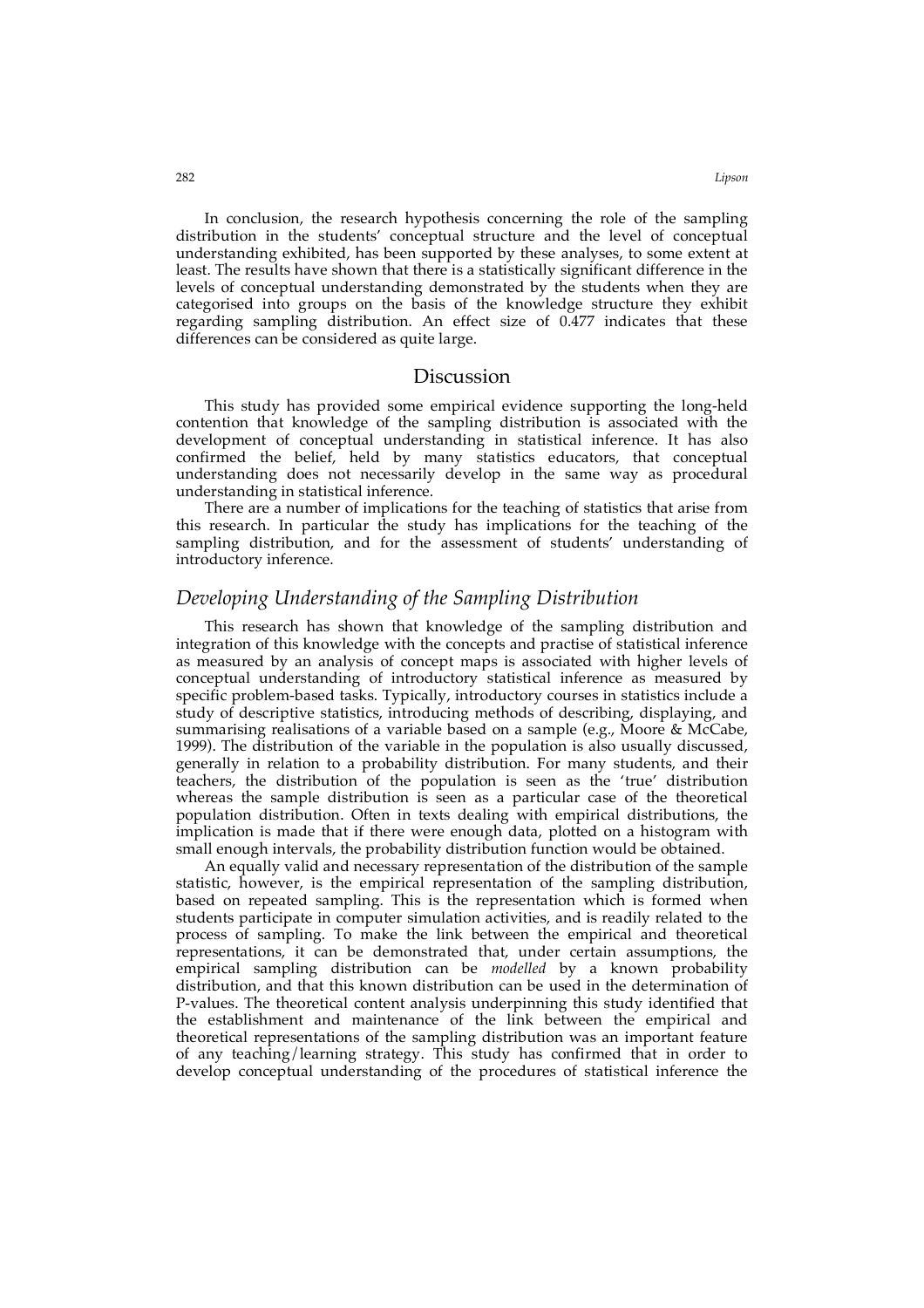empirical representation of the sampling distribution is an important component of the student's schema for sampling distribution. Thus, teaching and learning strategies in introductory statistical inference should include the necessary pedagogic actions to facilitate the development and maintenance of this link in the students' mental structures. For example, some computer simulations (e.g., Stirling, 2002) allow the theoretical sampling distribution to be superimposed on the empirical sampling distribution so that the link between the two representations of the sampling distribution can be made explicit.

### *Implications for Assessment in Statistics*

If the goal of the educator is to assess both conceptual and procedural understanding in their students, then traditional application questions are not sufficient. The weak association between the measures of procedural understanding and conceptual understanding for these students confirms the need to include both types of assessment tasks when evaluating student learning. Had only the traditional skills-based measurement tasks such *t*-tests or chi-square tests been used, all but two students would have been deemed to have performed at a 'satisfactory' level (that is, passed the examination). An analysis of tasks designed to elicit deeper understanding, however, revealed substantial variation in the level of conceptual understanding demonstrated.

At the time this study began, the statistics education profession had not addressed the issue of assessment of understanding in statistics. Some suggestions had been made concerning assessment, but the tasks suggested were developed in isolation and in an ad hoc way, which made it difficult to relate these tasks to a measure of student performance in a subject. An additional consideration in assessing larger classes is ensuring that assessment tasks can be used with students who have only limited contact with the instructor, often in groups. For these students tasks that take a lot of time, or involve intense one-to-one interaction such as in interviews, are really not feasible.

An analysis of the literature concerned with assessment in statistics shows that, whereas assessment in statistics has become of greater interest to researchers in recent years, there is still a lack of instruments with which to assess conceptual understanding in statistical inference. However, many valuable suggestions have been made concerning the possible style and form of assessments that could be used (e.g., Gal & Garfield, 1997). The tasks developed for measuring conceptual understanding in this study are consistent with current recommendations from the profession, and these tasks could be valuable to other researchers and educators for inclusion with or without modification into their assessment programs.

It is worth noting that whatever assessment tasks are used, it is necessary for the educator to remain aware of the students' active preference for procedural learning, and their consequent tendency to "practice" even novel questions until a procedure is created. Hubbard (1997) points out that

If an instructor produces a non-standard question and keeps repeating it, then it becomes a standard question and students will learn a standard response. (para. 13)

In order to reveal students' levels of conceptual understanding—and to encourage them to develop such understanding—families of tasks need not only to be developed but also to be modified continually so as not to become proceduralised.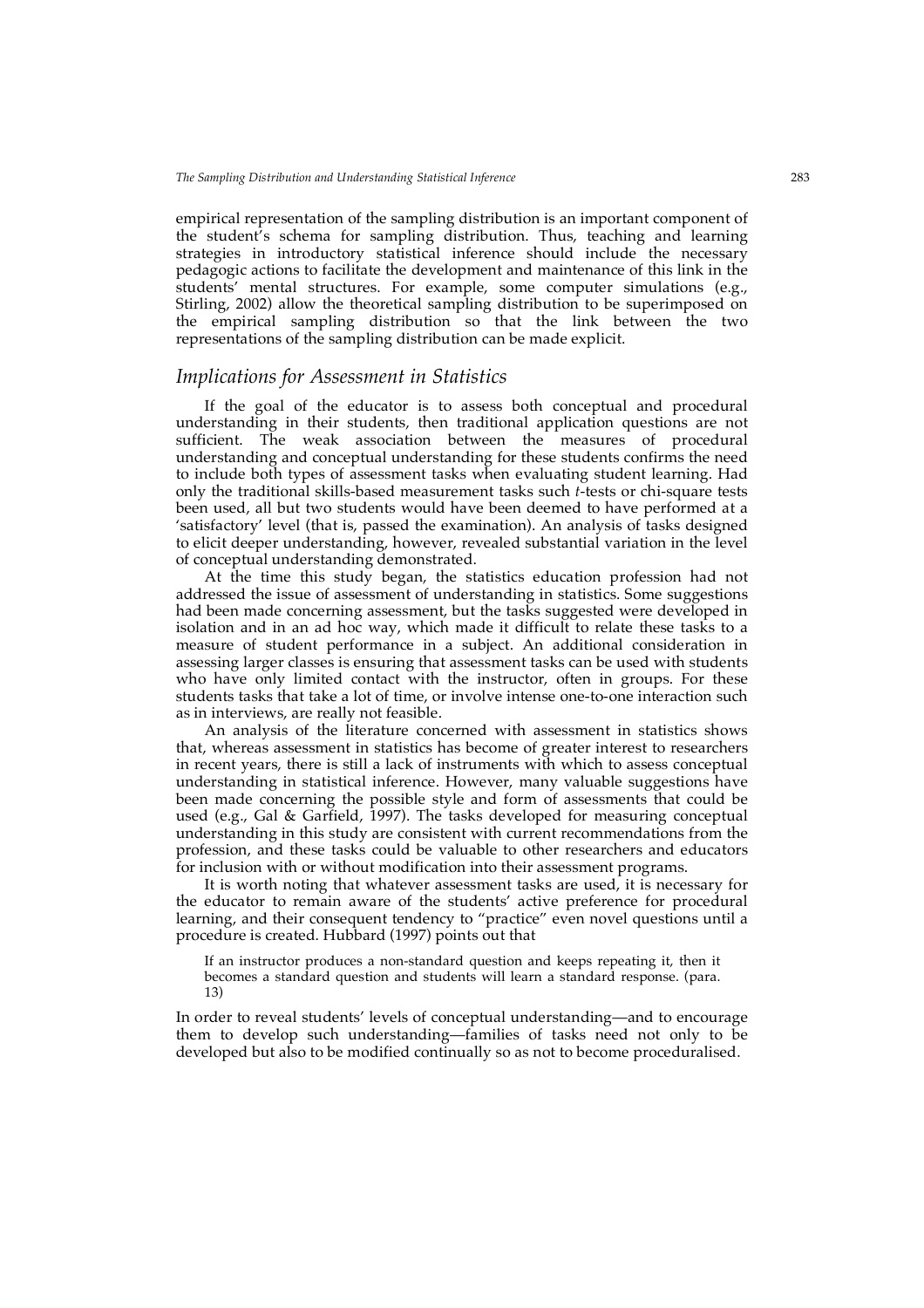### Conclusion

It should be noted that the tasks developed for the purpose of assessing procedural and conceptual understanding here represent only a starting point in a vast and challenging mission. Further thought needs to be given to the nature of tasks that could be used to measure understanding in statistics, particularly those that have application in the classroom.

The findings of this study have emanated from a small, and in some sense specialised, group of students. Although the research hypotheses have been supported within this group, the generalisability of the results to other students, particularly undergraduates, is not theoretically justifiable without replication of the research with other student groups of more diverse age and academic backgrounds.

The data collected and analysed here, however, do support the conclusion that for some students both procedural and conceptual understanding of statistical inference did develop over the period of this study. For other students, however, there was little evidence of conceptual understanding. Was this the result the students' preconceptions before the course, of the instructional strategy used, of the students' attitude to their learning, or some other factors that have not been considered? These issues were not directly addressed, and they need to be included in future research in order to understand more fully the nature of the process by which students acquire knowledge in statistical inference.

# Acknowledgements

The author wishes to acknowledge the valuable contribution made by Professor Peter Jones to both the conduct of the study and the preparation of this paper.

#### References

- Cohen, S., & Chechile, R. A. (1997). Probability distributions. In I. Gal & J. Garfield (Eds.), *The assessment challenge in statistics education* (pp. 253-262). Amsterdam: IOS Press and the International Statistics Institute.
- Cohen, S., Smith, G. E., Chechile, R. A., & Cook, R. (1994). Designing software for conceptualizing statistics. In L. Brunelli & G. Cicchitelli (Eds.), *Proceedings of the first scientific meeting of the International Association for Statistical Education* (pp. 237-245). Perugia, Italy: University of Perugia.
- Falk, R. (1993). *Understanding probability and statistics: A book of problems*. Wellesley, MA: A. K. Peters.
- Finzer, W. F., & Erickson, T. E. (1998). *Dataspace* A computer learning environment for data analysis and statistics based on dynamic dragging, visualisation, simulation and networked collaboration. In L. Pereira-Mendoza (Ed.), *Proceedings of the 5th International Conference on Teaching Statistics* (Vol. 2, pp. 825-829). Voorburg, The Netherlands: International Statistics Institute.
- Gal, I., & Garfield, J. (1997). Curricular goals and assessment challenges in statistics education. In I. Gal & J. B. Garfield (Eds.), *The assessment challenge in statistics education* (pp. 1-16). Amsterdam: IOS Press and the International Statistics Institute.
- Garfield, J. (2002). The challenge of developing statistical reasoning. *Journal of Statistics Education, 10*(3). Retrieved 28 January 2004 from the World Wide Web: http://www.amstat.org/publications/jse/v10n3/garfield.html
- Garfield, J., & Ahlgren, A. (1988). Difficulties in learning basic concepts in probability and statistics: Implications for research. *Journal for Research in Mathematics Education, 19*, 44- 63.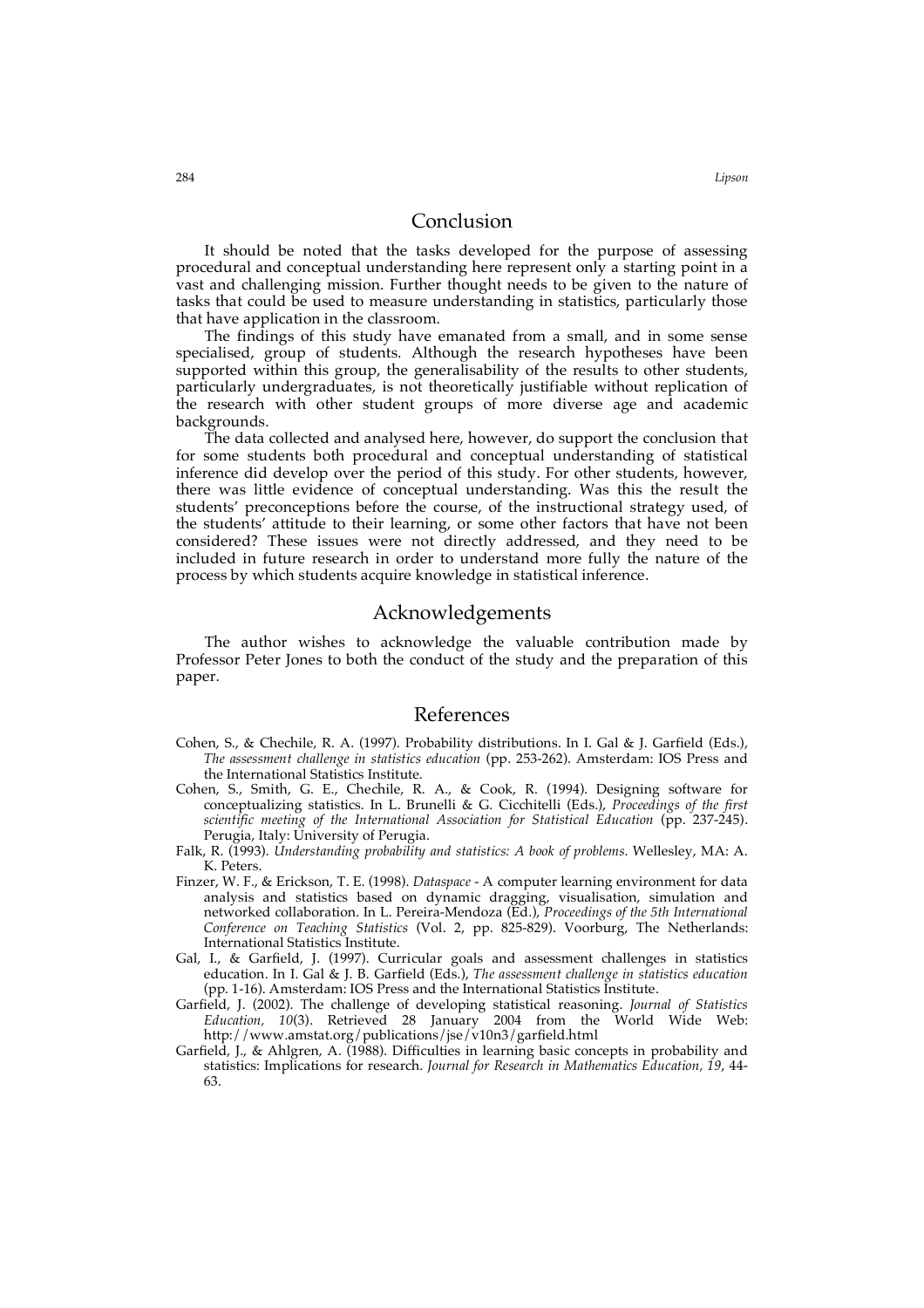*The Sampling Distribution and Understanding Statistical Inference* 285

Hiebert, J., & Carpenter, T. P. (1992). Learning and teaching with understanding. In D. A. Grouws (Ed.), *Handbook of research on mathematics teaching and learning* (pp. 65-97). New York: Macmillan.

Howard, D. V. (1983). *Cognitive psychology*. New York: Macmillan.

- Hubbard, R. (1997). Assessment and the process of learning statistics. *Journal of Statistics Education, 5*(1). Retrieved 28 January 2004 from the World Wide Web: http://www.amstat.org/publications/jse/v5n1/hubbard.html
- Jonassen, D. H., Beissner, K., & Yacci, M. (1993). *Structural knowledge: Techniques for representing, conveying and acquiring structural knowledge*. Hillsdale, NJ: Lawrence Erlbaum.
- Kader, G. (1990). Simulations in mathematics: Probability and computing. In D. Vere-Jones (Ed.), *Proceedings of the 3rd International Conference on Teaching Statistics* (Vol. 1, pp. 178– 186). Voorburg, The Netherlands: International Statistics Institute.
- Kahneman, D., & Tversky, A. (1972). Subjective probability. A judgement of representativeness. *Cognitive Psychology, 3*, 430-453.
- Konold, C. (1991). Understanding student's beliefs about probability. In E. von Glasersfeld (Ed.), *Radical constructivism in mathematics education* (pp. 139-156). Dordrecht, The Netherlands: Kluwer Academic Publishers.
- Konold, C., & Garfield, J. (1993). *Statistical reasoning assessment. Part 1: Intuitive thinking.* Unpublished manuscript, Scientific Reasoning Research Institute, University of Massachusetts, Amherst.
- Kreiger, H., & Pinter-Lucke, J. (1992). Computer graphics and simulations in teaching statistics. In F. Gordon & S. Gordon (Eds.), *Statistics for the twenty-first century. MAA Notes No 26* (pp. 198-206). Washington: Mathematical Association of America.
- Lipson, K. (2000). *The role of the sampling distribution in developing understanding of statistical inference.* Unpublished PhD thesis, Swinburne University of Technology, Melbourne.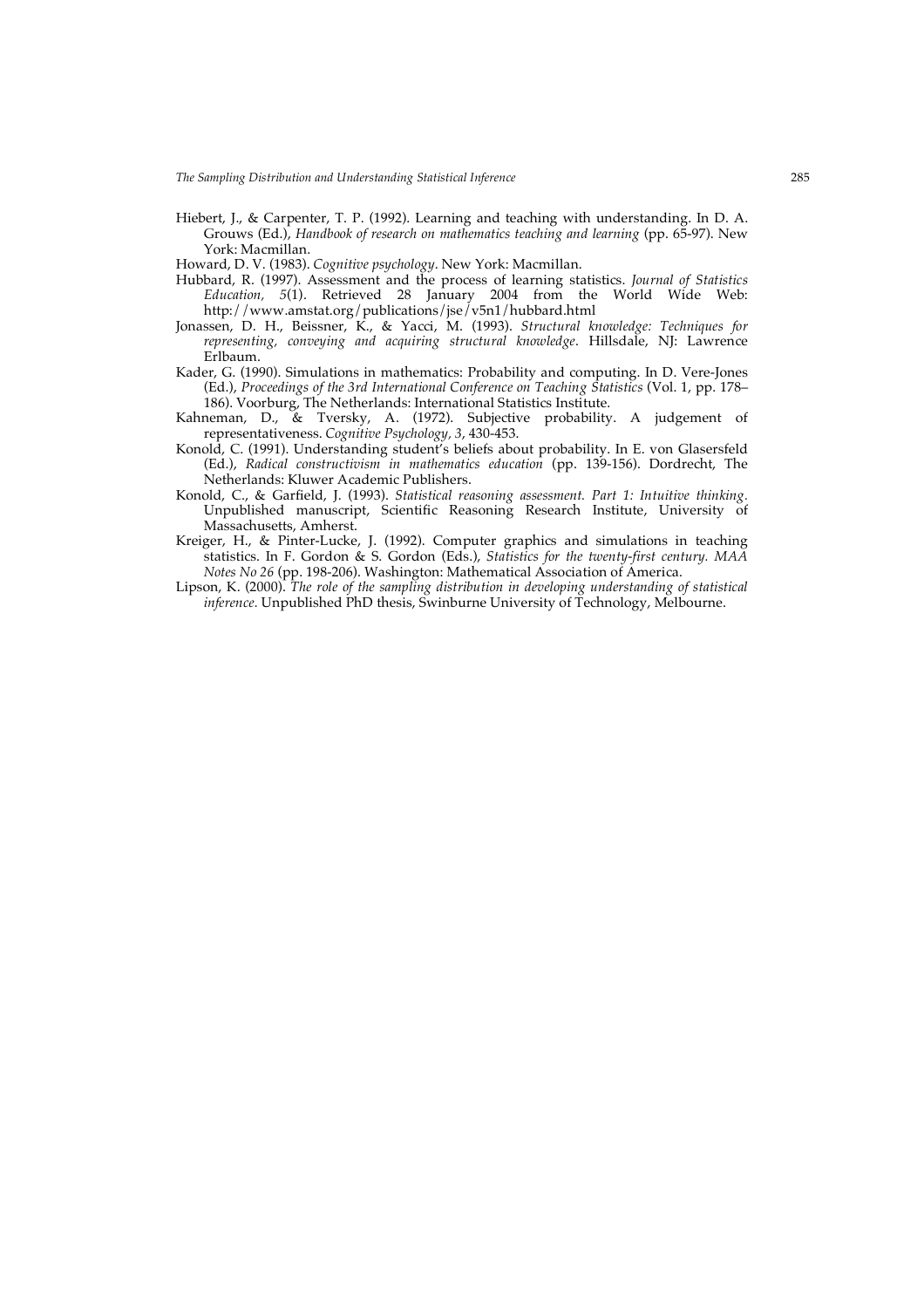Lipson, K. (2002). The role of computer based technology in developing understanding of the sampling distribution. In B. Phillips (Ed.), *Proceedings of the 6th International Conference on Teaching Statistics*. [CD-ROM] Voorburg, The Netherlands: International Statistics Institute.

Marshall, S. P. (1995). *Schemas in problem solving*. Cambridge: Cambridge University Press.

- Mills, J. D. (2002). Using computer simulation methods to teach statistics: A review of the literature. *Journal of Statistics Education, 10*(1). Retrieved 28 January 2004 from the World Wide Web: http://www.amstat.org/publications/jse/v10n1/mills.html
- Moore, D. S., & McCabe, G. P. (1999). *Introduction to the practice of statistics* (3rd ed.). New York: W. H. Freeman and Company.
- Nitko, A. J., & Lane, S. (1990). Solving problems is not enough: Assessing and diagnosing the ways in which students organise statistical concepts. In D. Vere-Jones (Ed.), *Proceedings of the 3rd International Conference on Teaching Statistics* (Vol. 1, pp. 467-474). Voorburg, The Netherlands: International Statistics Institute.
- Novak, J. D. (1990). Concept mapping: A useful tool for science education. *Journal of Research in Science Teaching, 27*, 937-949.
- Novak, J. D., & Gowin, D. B. (1984). *Learning how to learn*. Cambridge: Cambridge University Press.
- Piaget, J. (1970). *The principles of genetic epistemology*. New York: Columbia University Press.
- Putnam, R. T., Lampert, M., & Peterson, P. L. (1990). Alternative perspectives on knowing mathematics in elementary schools. In C. B. Cazden (Ed.), *Review of research in education* (pp. 57-150). Washington, DC: American Educational Research Association.
- Rubin, A. (1990). *Sampling laboratory* [Computer software]. Unpublished software.
- Rubin, A., Bruce, B., & Tenney, Y. (1990). Learning about sampling: Trouble at the core of statistics. In D. Vere-Jones (Ed.), *Proceedings of the 3rd International Conference on Teaching Statistics* (Vol. 2, pp. 314-319). Voorburg, The Netherlands: International Statistics Institute.
- Schau, C., & Mattern, N. (1997). Assessing students' connected understanding of statistical relations. In I. Gal & J. B. Garfield (Eds.), *The assessment challenge in statistics education* (pp. 91-104). Amsterdam: IOS Press and the International Statistics Institute.
- Shaughnessy, J. M. (1992). Research in probability and statistics: Reflections and directions. In D. A. Grouws (Ed.), *Handbook of research on mathematics teaching and learning* (pp. 465- 494). New York: Macmillan.
- Shavelson, R. J. (1993). *On concept maps as potential "authentic" assessments in science. Indirect approaches to knowledge representation of high school science*. Los Angeles, CA: National Centre for Research on Evaluation, Standards, and Student Testing.
- Starr, M. L., & Krajcik, J. S. (1990). Concept maps as a heuristic for science curriculum development: Toward improvement in process and product. *Journal of Research in Science Teaching, 27*, 987-1000.
- Stirling, D. (1991). *Models'n'Data* (Version 1) [Computer software]. Santa Barbara: Intellimation.
- Stirling, D. (2002). *Computer Assisted Statistics Teaching* (Version 2.1) [Computer software]. For information about this software see http://cast.massey.ac.nz/.
- Tversky, A., & Kahneman, D. (1971). Belief in the law of small numbers. *Psychological Bulletin, 76*(2), 105-110.
- Williams, A. M. (1998). Students' understanding of the significance level concept. In L. Pereira-Mendoza (Ed.), *Proceedings of the 5th International Conference on Teaching Statistics* (Vol. 2, pp. 743-749). Voorburg, The Netherlands: International Statistics Institute.

# *Author*

Kay Lipson, Swinburne University of Technology, Locked Bag 218, Lilydale, VIC 3140. Email: <klipson@swin.edu.au>